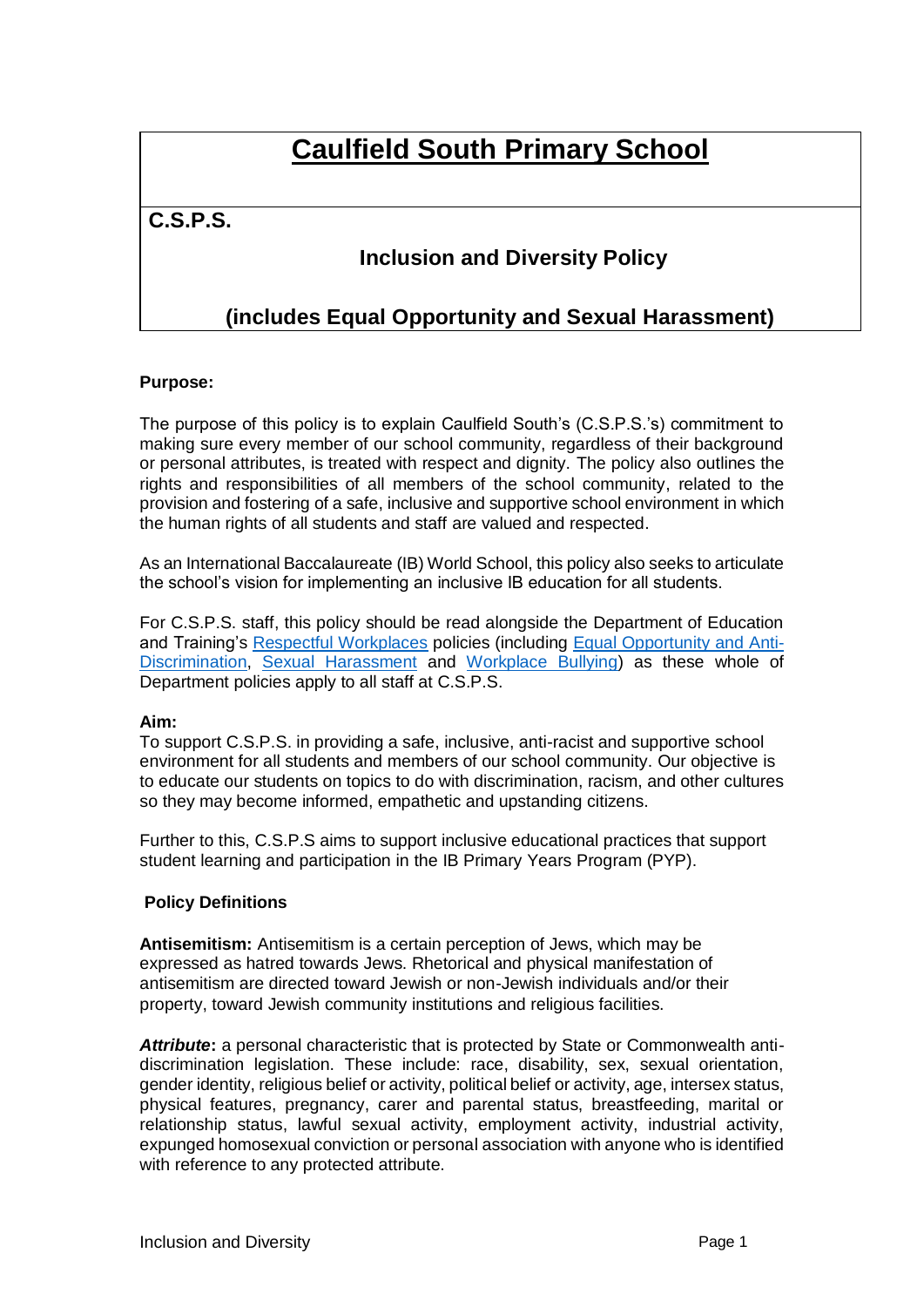*Direct discrimination:* unfavourable treatment because of a person's protected attribute.

*Indirect discrimination*: imposing an unreasonable requirement, condition or practice that disadvantages a person or group of people with a protected attribute.

*Sexual harassment:* unwelcome conduct of a sexual nature towards another person which could reasonably be expected to make that other person feel offended, humiliated or intimidated. It may be physical, verbal, visual or written.

**Unlawful discrimination:** Direct or indirect discrimination

*Vilification***:** conduct that incites hatred towards or revulsion or severe ridicule of a person or group of people on the basis of their race or religion.

*Victimisation***:** subjecting a person or threatening to subject them to detrimental treatment because they (or their associate) has made an allegation of discrimination or harassment on the basis of a protected attribute (or asserted their rights under relevant policies or law).

#### **Inclusion and diversity**

C.S.P.S. is committed to creating a school community where all members of our school community are welcomed, accepted and treated equitably and with respect regardless of their backgrounds or personal attributes such as race, language, religious beliefs, gender identity, disability or sexual orientation so that they can participate, achieve and thrive at school.

C.S.P.S. acknowledges and celebrates the diversity of backgrounds and experiences in our school community and we will not tolerate behaviours, language or practices that label, stereotype or demean others. At C.S.P.S. we value the human rights of every student and we take our obligations under anti-discrimination laws and the Charter of Human Rights and Responsibilities seriously.

At C.S.P.S. we acknowledge and recognise the Boon Wurrung, Bunurong and peoples of the Kulin Nations as traditional custodians of the land on which our school stands. We are committed to ensuring our school maintains a strong focus on Australian Aboriginal and Torres Strait Islander (ATSI) curriculum and understandings. We also commit to ensuring our students are educated on matters concerning discrimination, cultural backgrounds and racism.

C.S.P.S. will:

actively nurture and promote a culture where everyone is treated with respect and dignity

ensure that students are not discriminated against (directly or indirectly) and where necessary, are reasonably accommodated to participate in their education and school activities (eg schools sports, concerts, camps, incursions and excursions on the same basis as their peers

● acknowledge and respond to the diverse needs, identities and strengths of all students

encourage empathy and fairness towards others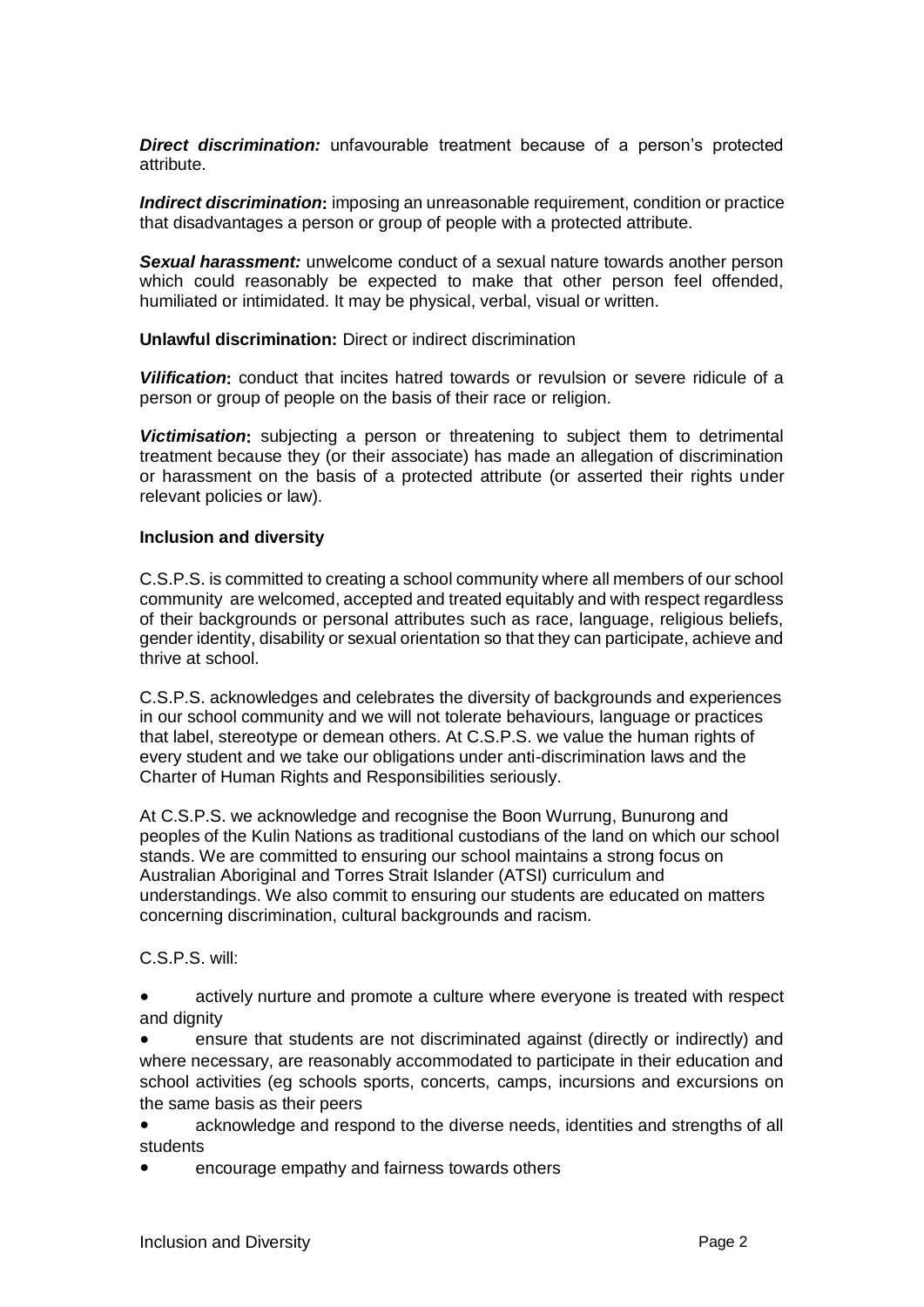challenge stereotypes that promote prejudicial and biased behaviours and practices

● contribute to positive learning, engagement and wellbeing outcomes for students

respond to complaints and allegations appropriately and ensure that students are not victimised.

C.S.P.S. will take appropriate measures, consistent with its *Student Wellbeing and Engagement and Safe and Respectful Schools* policies to respond to discriminatory behaviour or harassment at our school.

● <sup>1</sup> Special educational needs within the International Baccalaureate programmes, pg 3

As a restorative school, issues relating to bullying and harassment will be handled in a manner that supports the development of empathy, supports the repair of damage done to relationships and outlines future plans for support and guidance.

Bullying, unlawful discrimination, harassment, vilification and other forms of inappropriate behaviour targeting individuals or groups because of their personal attributes will not be tolerated at C.S.P.S.

Students who may have experienced or witnessed this type of behaviour are encouraged to speak up and to let their teachers, parents or carers know about those behaviours to ensure that inappropriate behaviour can be addressed.

#### **Reasonable adjustments for students with disabilities**

C.S.P.S. understands that it has a legal obligation to make reasonable adjustments to accommodate students with disabilities. A reasonable adjustment is a measure or action taken to assist students with disabilities to participate in their education on the same basis as their peers. Reasonable adjustments will be made for students with disabilities in consultation with the student, their parents or carers, their teachers and if appropriate, their treating practitioners. For more information about support available for students with disabilities, please contact the Assistant Principal for further information.

Our school may consult through Student Support Group processes and in other less formal ways.

For more information about support available for students with disabilities, and communicating with us in relation to a student's disability, please refer to our school website and policies or contact the Assistant Principal for further information.

#### **Inclusivity in the International Baccalaureate Primary Years Programme at Caulfield South Primary**

Caulfield South Primary School implements a range of practices to support the fullest possible participation in the PYP. The aim of all IB programmes is to develop internationally minded people who, recognising their common humanity and shared guardianship of the planet, help to create a better and more peaceful world. The IB PYP is accessible to all students who attend C.S.P.S.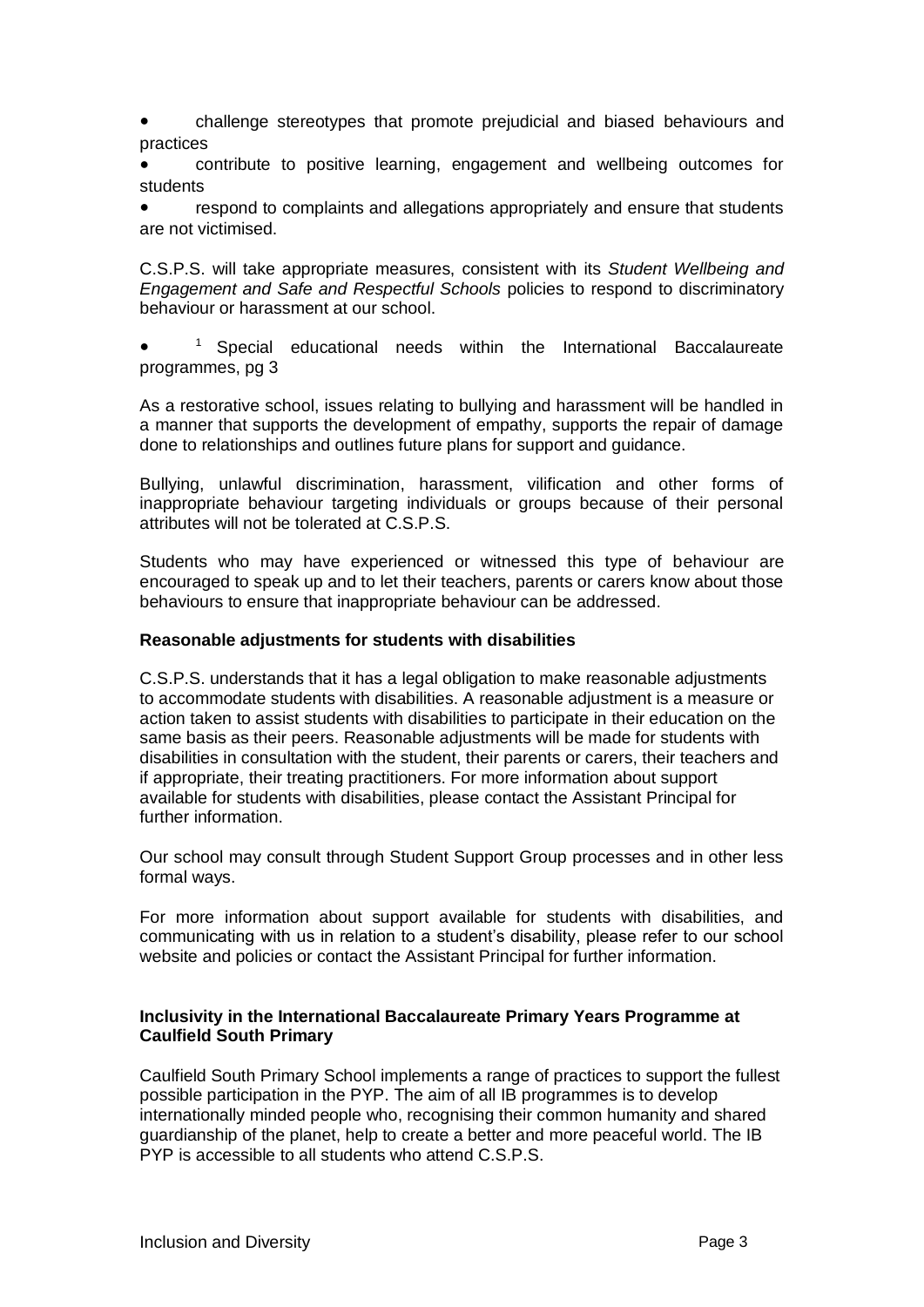The School Leadership team, working with the teachers, educational support staff, students and school community, ensure that processes to remove barriers to learning are in place. This is a shared responsibility in our school, where all members of the school community have rights and responsibilities, as follows:

#### **School Leadership**

- Implement an Inclusion and Diversity policy
- Ensure that school communications reflect the inclusive nature of the school
- Provide leadership in removing barriers that affect inclusion.
- Allocate resources and support to support inclusion
- Provide access to Professional learning that supports the community to develop understanding and awareness of issues impacting inclusion.
- Ensure inclusive arrangements and reasonable adjustments for learning and assessment
- Support flexible school routines and transition arrangements
- Reflect on and develop strategies to increase access and participation in the school.

#### **Teachers**

- Ensure learning is student centred, personalised, differentiated and which recognises that students are individuals
- Ensure that the learning environment is inclusive with reasonable adjustments made to support participation in learning
- Model inclusive behaviour, language and attitudes using such resources as the IB Learner Profile and Respectful Relationships
- Support the class development of an Essential Agreement, outlining the common behavioural expectations that students agree to adhere to.
- Encourage student support from families and carers through regular communications, pastoral care meetings, digital portfolio posts and discussions with parents.

#### **Educational Support Staff**

- Liase with teachers, families and carers to develop and review strategies that support participation in learning and inclusion.
- Model inclusive behaviour, language and attitudes

#### **Students**

- Take responsibility for their learning at a developmentally appropriate level
- Contribute to and follow the class Essential Agreement

#### **School Community**

- Help to contribute to an inclusive school community that supports student outcomes
- Discuss issues that impact inclusion with teachers, school staff and their children.

#### **Related Policies**

Links to school policies can be found at<https://caulfieldsthps.education.vic.edu.au/>